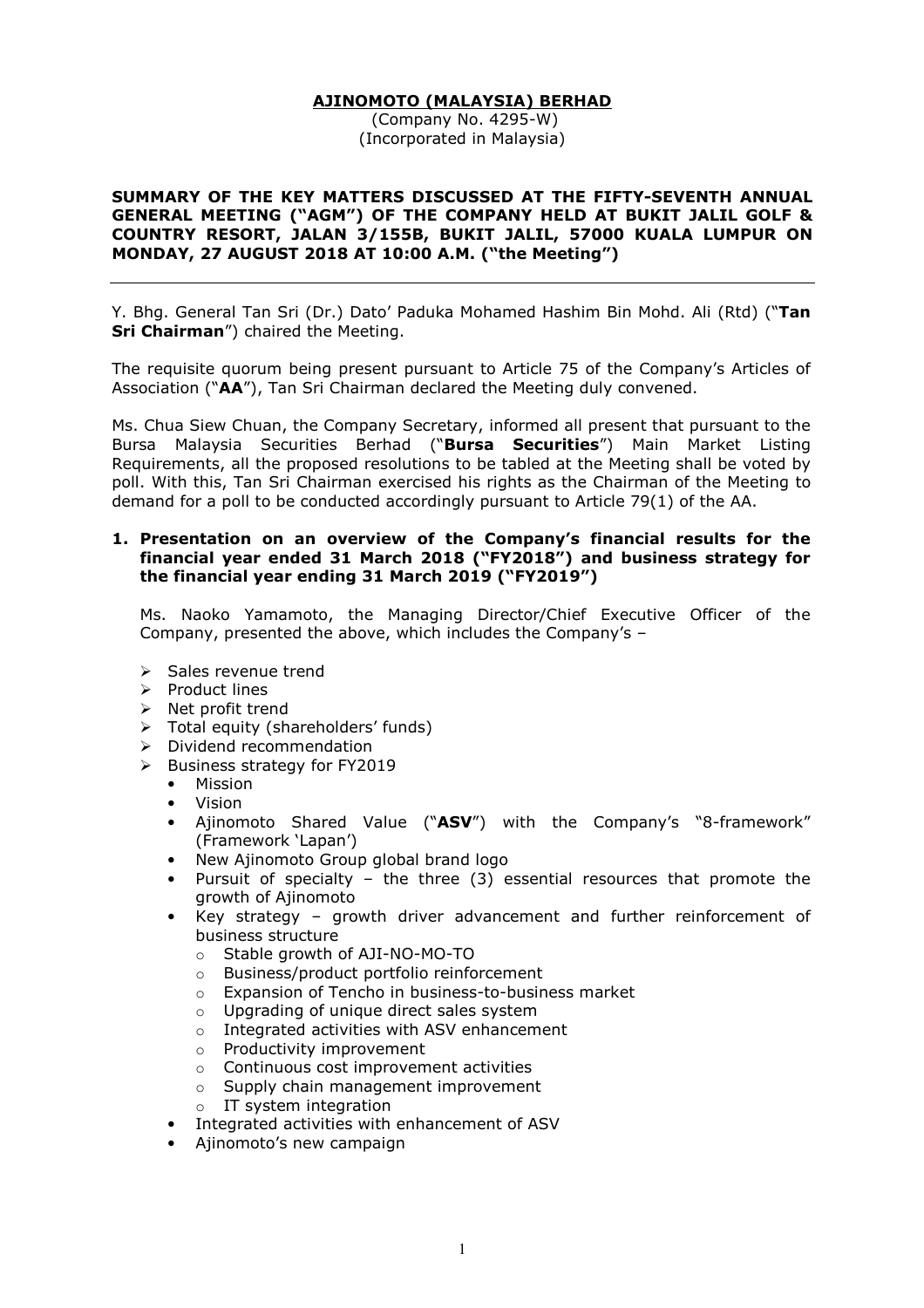## 2. Receipt of the Audited Financial Statements for FY2018 together with the Reports of the Auditors and the Auditors thereon ("AFS")

 A summary of the comments and queries from shareholders and a proxyholder, and responses from the Board was as follows:-

- Q1: What is anticipated for FY2019 as the financial results of the Company for FY2018 had shown a continual improvement despite the adverse effect of the appreciation of USD in FY2018, which had affected the price of raw materials? Would there be a foreseeable improvement in performance for both top and bottom line products in view of the strengthening of the USD against the Malaysian Ringgit and the stabilisation of USD in the second half of FY2018?
- A1: It is anticipated that if the USD continues to strengthen against the Malaysian Ringgit in FY2019, the sales revenue for the export market would increase but the Company would also be implicated by such strengthening of the USD because the Company's key raw materials are paid in USD.
- Q2: How realistic the Company is in improving its performance as it is observed that there is an increase in its expenditure and a decrease in net profit as compared to previous year and simultaneously, the Company aims to continually put in efforts in achieving operation efficiency, profit growth and cash flow optimization?
- A2: The Company is continuously trying to improve its profitability and operational efficiency to mitigate the effects of the increase in prices of raw materials.
- Q3: Will the Company consider issuing bonus shares since it is observed in the Statement of Financial Position of the Company that the total equity attributable to equity holders of the Company shows a forward-looking figure with no loans and borrowings in its liabilities?
- A3: There is currently no plans on issuing bonus shares but the Company is committed to increase its dividend pay-out gradually every year, as much as possible.
- Q4: Does the Company have plans in utilising its share premium to issue bonus shares in view that the Company's share liquidity is low?
- A4: The amount of share capital retained in the Company's share capital account is too small to issue bonus shares. The share premium of RM4,303,700 as shown on page 80 of the Annual Report had been included as part of share capital.
- Q5: What is the reason being for the decline in the investment securities as shown on page 48 of the Statement of Financial Position in the Annual Report?
- A5: The decline in the investment securities was due to the withdrawal made to pay both the first and final single-tier dividend and special one-off single-tier dividend in respect of the financial year ended 31 March 2017 to shareholders in FY2018.
- Q6: When is the commencement date for the first phase of relocation of a new manufacturing plant to Bandar Baru Enstek and the Company's decision on whether to completely or partly move out from the current manufacturing plant in Kuchai Lama? What is the ballpark figure to invest in the new manufacturing plant?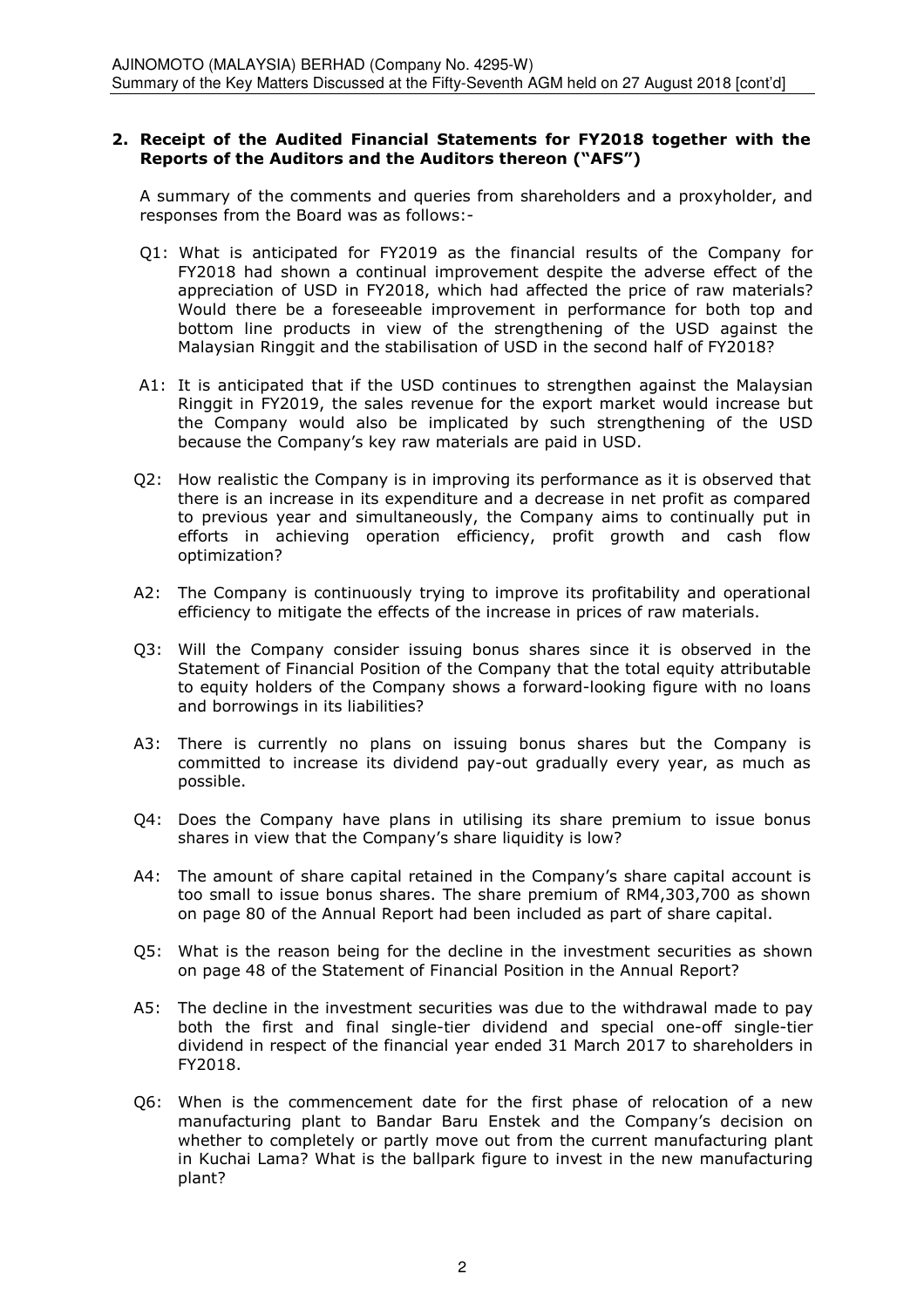- A6: As for the relocation to a new manufacturing plant, the details on the timeframe for the relocation would be disclosed at an appropriate timing at a later stage as the Management is at the preliminary planning stage. Moreover, all the conditions precedent for the purchase of the Bandar Baru Enstek land have yet to be completed by the Vendor.
- Q7: What facilities are the Company introducing in its new manufacturing plant e.g., new automated machine since labour cost is expecting to increase starting this year?
- A7: The Company would certainly upgrade its technology in the new manufacturing plant.
- Q8: Will the current manufacturing plant suffer from low utilisation when the Company relocates to a new manufacturing plant? Is the R&D department developing any new products as part of the effort to rebrand the Company?
- A8: The Company was not able to disclose any further details in relation to the utilisation of the current manufacturing plant at this juncture.
- Q9: Would AjiCo, which recently acquired a frozen food business, pass down some frozen food manufacturing activities to the Company as a potential strategy to boost sales revenue?
- A9: The Company's strategy for its consumer business products is currently to reinforce its current range of consumer products as well as to expand its distribution. There is no plan to expend into activities for frozen food manufacturing. Meanwhile, for the export market in which the Company has both geographical and halal certification advantages, the Company would continue to thrive its sales in the export market. The Company is also working on a new project to further expand its business-to-business market as well as to introduce new products in the industrial business product line.
- Q10: What is the reason being that the Company is not aggressively manufacturing/selling Ajinomoto's worldwide products for its product expansion in the Malaysian market? Does the Company have a Research and Development (" $R&D$ ) department to develop new products and subsequently, to contribute to Ajinomoto's worldwide products?
- A10: The industrial product, "TENCHO", is a unique product that is being sold to other affiliates for the production of their food products. In addition, the Company's products manufactured in Malaysia are catered to the taste of the local market and may generally be unlikely to be preferred by other markets globally.

The Company exports its halal products to the Middle East market. Nonetheless, the Company would also look into exporting its products to more countries when the opportunity arises. The Company would also continuously look into developing new and improved products.

- Q11: Will the Company pursue trading with AjiCo to source Ajinomoto products from Japan to Malaysia to cater to the increasing demand for Japanese food by the Malaysian society?
- A11: The Board noted of the suggestion given by the shareholder in respect of the sourcing of Ajinomoto's worldwide products for its product expansion in the Malaysian market. The Meeting was informed that the Company is not a trading company as its focus is on the production of locally-manufactured products to cater to the taste of the Malaysian society.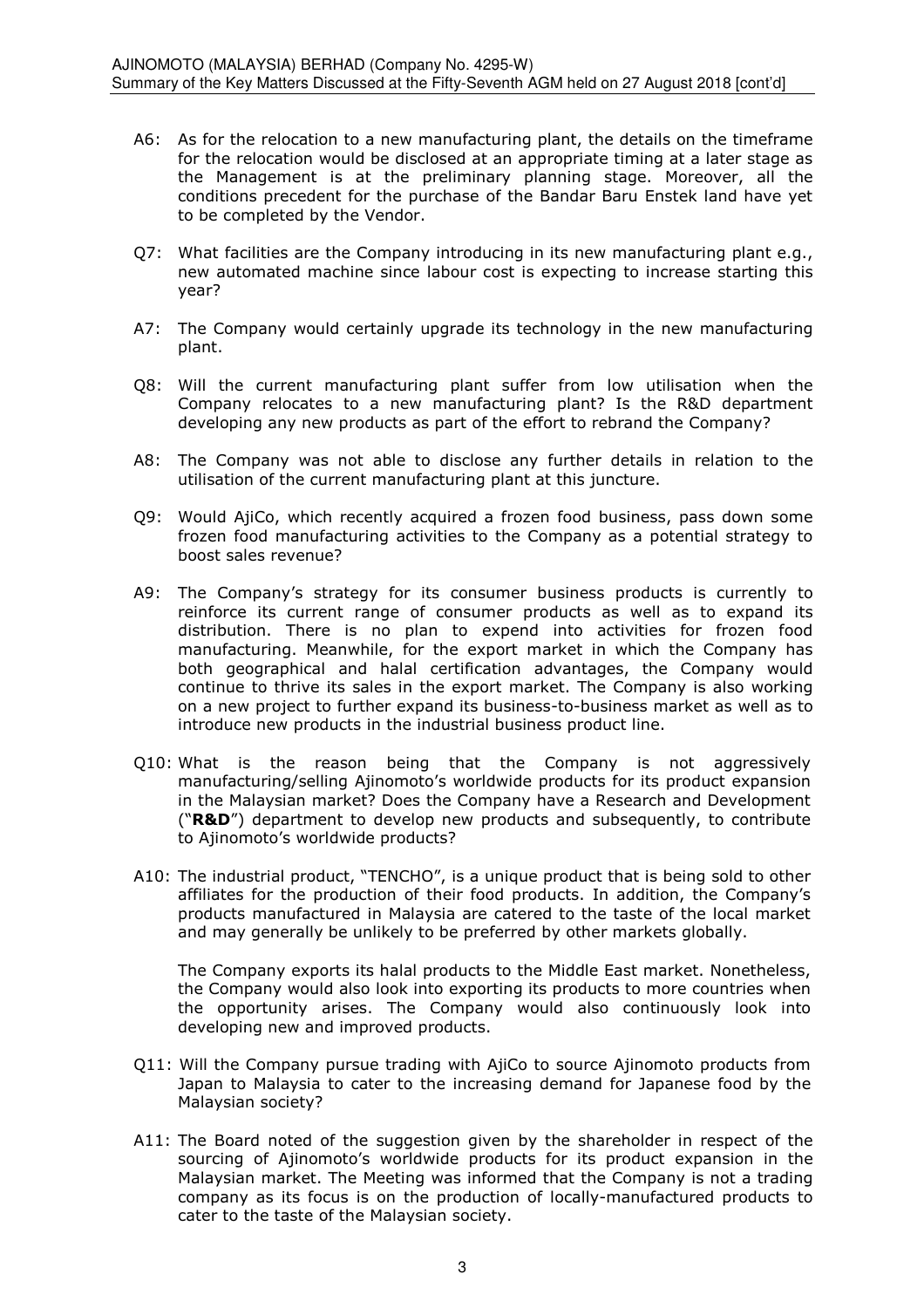- Q12: Does AjiCo inpose any geographical restriction in the Company's product export?
- A12: AjiCo does not impose any geographical restriction in relation to the Company's product exports.
- Q13: Does the Company compete with other AjiCo counterparts in its product-export line in cases where both companies produce the same product.
- A13: AjiCo specifies territorial restrictions of product-export line for their affiliates in order to avoid inefficient competition where two affiliates produce the same product. There is no restriction on the export of products by affiliates. This is because AjiCo takes into consideration the capacity of the manufacturing plant in each affiliated company. The capacity of each manufacturing plant also determines how it copes with the volume of the exported products.
- Q14: What is the difference between the products offered, i.e chicken stock seasoning and chicken meat powder, which was introduced in year 2002?
- A14: The difference between the Company's chicken stock seasoning and chicken meat powder is that the meat chicken powder is purely extracted from chicken meat whereas the chicken stock seasoning powder is made from the said meat powder as well as other seasonings.
- Q15: Is the Company able to distribute printed copies of cookbooks utilising the Company's products as ingredients to its shareholders?
- A15: The Company is not able to disseminate such cookbooks publicly to its shareholders as the cookbook was developed together with a scientific organisation. However, the Company is able to share some its recipes on the Company's website as well as on social media platforms.
- Q16: What is the time shift of the operation of the manufacturing plant in a day?
- A16: The Company's manufacturing plant operates round the clock (24 hours 7 days a week).
- Q17: Why does the alphabet 'j' in the new logo of Ajinomoto appear to look like 'i'?
- A17: The letter 'j' in the new brand logo, Aji, is certainly an alphabet 'j' as it shows the line from the bottom of "j' extending upward to the right

After having addressed all questions raised accordingly, the AFS were duly received.

### 3. Ordinary Resolution No. 1: - Authority to Issue Shares pursuant to the Companies Act 2016 ("CA2016")

In response to a shareholder's query on whether the Company would consider issuing shares in the near future in view of the relocation to a new manufacturing plant, the Meeting was informed that the Company has not determined the total expenditure to be incurred on a new manufacturing plant because the Company needs to look into the completion of the purchase of the land and the masterplan to develop the land first. This would be announced at an appropriate timing at a later stage.